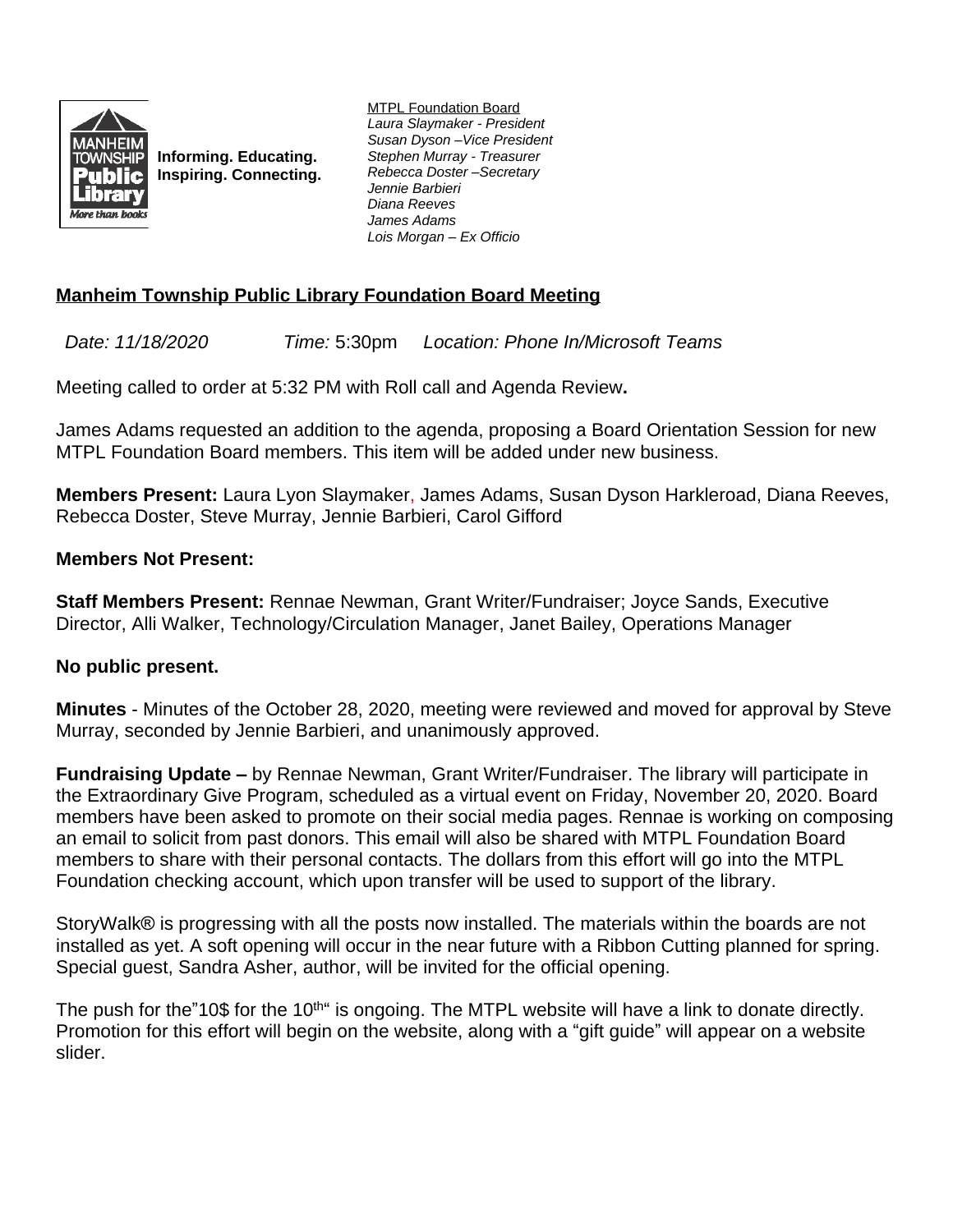The proceeds from the Book Sale totaled roughly \$3,900.00. The staff and volunteers received positive feedback and compliments on the program. The lobby inventory has generated about \$700.00 in donations so far.

Plans for a Holiday display of available items are ongoing.

Currently, over 1,300 books have been sold through The Amazon program this year.

Rennae requested that MTPL Foundation Board members "like" or "comment" on social media posts by the library to increase algorithm reach.

## **Committee Reports**

**Finance Report –** A motion was made by James Adams to establish an account with TD Ameritrade to facilitate donations of stocks and other appropriate financial investments and was seconded by Steve Murray. Documents for the new account will be prepared by staff, signed by MTPL Foundation Board officers, and presented to the Manheim Township Board of Commissioners for final approval.

After approval of the Manheim Township Board of Commissioners of the MTPL Foundation Endowment Fund Policy, Steve Murray and James Adams, with the support of Jennifer Steigelman, MT Director of Finance, will begin the process of selecting a financial advisor for the endowment, creating an endowment account, and determining which funds are eligible for transfer to the endowment.

**Facilities Report –** During preliminary budget discussions of the Manheim Township Board of Commissioners, it was decided to defer the addition of parking spaces to the library. The replacement of the analogue phone system remains in the 2021 budget allotment.

**Friends Report –** No report

**Personnel Report –** Joyce Sands has requested that a wage review be conducted by the Township's HR Department for the Library Assistant – Circulation position.

**Nominating Report –** No report

**Executive Director's Report-** A one-year pilot program is being proposed by the Office of Commonwealth Libraries to have the Lancaster System of Lancaster County for the District Library Center designee beginning 7/1/21.

Currently acquisition of new collections, including "e-collections" are on hold.

The MTPL Foundation Board will continue with the virtual meeting platform until further notice.

**Old Business** – Welcome Cards and a discussion of a Collection Agency will be deferred again until next month.